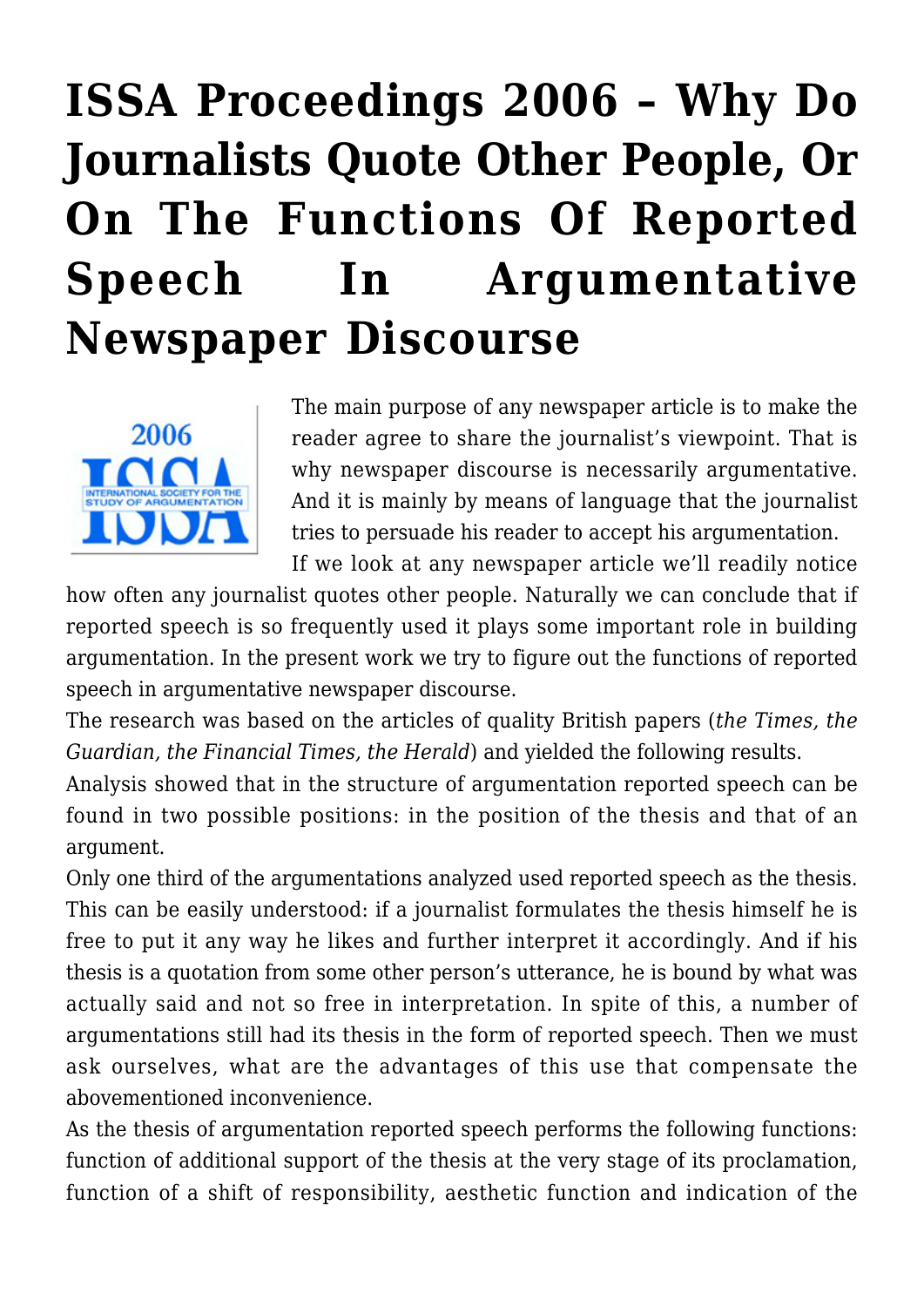authorship of the article.

Function of additional support of the thesis at the very stage of its proclamation is the most important one. Here the thesis partially gains characteristics of an argument. As soon as the thesis is proclaimed it is immediately supported by the authority of a person who said it.

(1) In Liverpool last week, Tony Blair himself said: "We need to renew ourselves for times to come" (*Guardian*, Wednesday July 9, 2003, p. 22).

As soon as we see such a thesis, even before any support is given, we already tend to believe it or at least take it less critically, especially if the quoted person is an authority to us (as Tony Blair is, or at least was at the time the article was published, to the majority of British citizens, as the elections showed). It is interesting to note that the wording itself coincides with the name of an argument to authority: "ipse dixit" = "himself said".

We called the next important function of reported speech as the thesis of argumentation "function of a shift of responsibility". By this we mean that the author of the article uses reported speech to introduce an antithesis that will be refuted further on in his article.

(2) "History will forgive us," bleats Blair. (*Herald*, Monday, July 21. 2003, p.13).

The same person as in (1) is quoted, but the attitude to his words is quite different. The selection of the word "bleats" clearly indicates the author's intentions. Such a function of reported speech is characteristic of articles full of sharp criticism and denunciation.

However, the same function of a shift of responsibility can be met in its more moderate form in the articles where the author doesn't show his position at all and stays neutral. Usually in such cases he investigates two contradictory viewpoints and takes responsibility for neither.

(3) Just as strongly as northern regions press their case for special treatment, the regions in the greater South-East argue vociferously for re-investment. (*Financial Times*, March 6/March 7, 2004, p. 9).

Here both viewpoints are introduced by reported speech, though no exact names are given. The two functions discussed above can be most often figured out in newspaper argumentation using reported speech as its thesis. There are however,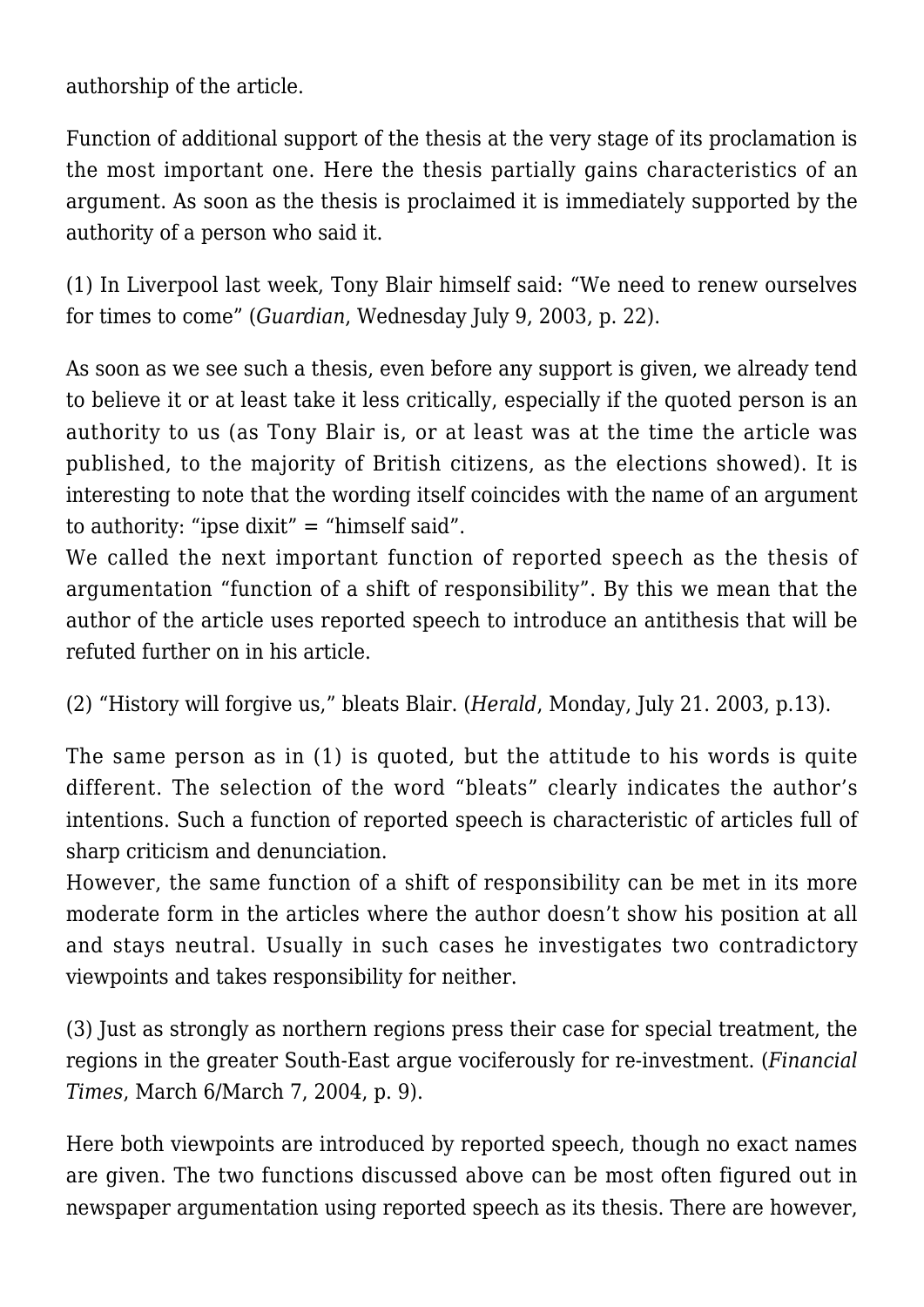two minor functions: aesthetic function and indication of the authorship of the article.

Sometimes an attractive utterance of some person helps to capture the reader's attention, makes him read the article, influences him:

(4) Britain should protect its citizens "against injustice and wrong" (*Guardian*, Wednesday July 9, 2003, p. 22).

Quotation in this article clearly belongs to the bookish elevated style and in this respect stands apart from the argumentation that follows. Sometimes reported speech as the thesis of argumentation simply introduces the author of the article.

(5) The former teacher has taken a vital role in the president's re-election campaign, writes James Harding (*Financial Times*, March 6/March 7, 2004, p. 11).

It looks as if the thesis is introduced by the newspaper editorial board, and the task to prove it is delegated to a certain journalist.

Thus as the thesis of argumentation reported speech can both add weight to the proposed claim and withdraw responsibility for the claim from the author of the article and is a convenient means of argumentative persuasion.

However, in most cases reported speech can be found in the position of an argument, where it is mostly used for the purposes of convincing and persuading (the borderline between the two can not be always clearly defined). Here we can observe an interesting feature of constructions with reported speech that makes them an effective means of persuasion. In most cases these constructions function as two-faced units, a unity of two types of arguments. The first is represented by an introducing proposition (author's words) and is inevitably an argument to authority. The second argument is represented by the quoted words of the authority and can be an argument of any type. Lets take as an example a combination "Argument to authority+ Modus Ponens/ Modus Tollens"

If А than В – (6) To win, analysts say, a candidate has to convince Americans he has the stature to be president,

А – a measure on which Kerry excels.

Therefore, В – \*Kerry will win the elections

If А, than В -(7) American voters have to believe a candidate thinks enough like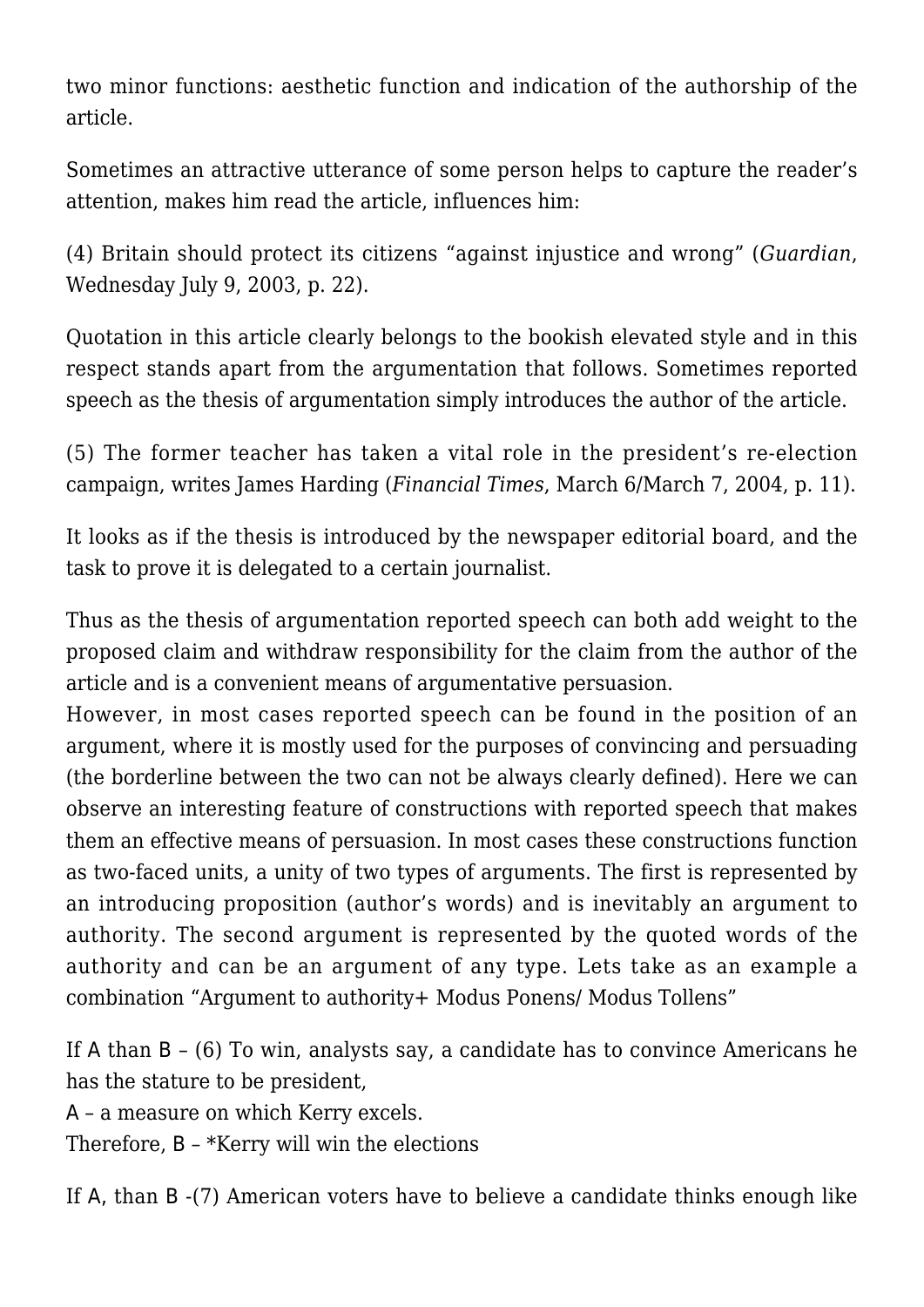them, says Anthony Corrado of the liberal Brookings institute, think-tank and a veteran of Democratic campaigns.

Not A – Kerry too often seems aloof, despite his campaign's efforts to change him. Therefore, not B – \*Kerry will not win the elections (*Herald*, Saturday March 6, 2004, p. 10)

Here the criteria of success with the American electorate are presented not by the journalist himself, but by competent persons presented as such to the reader: *Anthony Corrado of the liberal Brookings institute, think-tank and a veteran of Democratic campaigns* or just anonymous *analysts.* Modus Ponens/ Modus Tollens are well-justified schemes of argumentation readily accepted by any reasonable judge. But the fact that they are combined with an argument to authority makes convincing/ persuasion even more effective.

A question naturally arises what is the relative contribution of each of these two parts of an argument represented by reported speech to the overall effect. What is more important for the reader: appeal to authority or the argument contained in the quotation itself?

We conducted an experiment to determine the persuasive power of each component of these two-faced units.

For the experiment native-speakers were divided into two groups. Each group was given a text of the article Ban on Parents Using Science to Select Child's Sex taken from *The Times* (Wednesday November 12, 2003. p. 6), devoted to the question how ethical it is to select the sex of your future baby by means of modern medical techniques. To support the claim that this is unacceptable the author puts forward eight arguments presented by reported speech. In the texts presented to the first group of native-speakers constructions with reported speech were left as they were in the newspaper, and in the text presented to the second group appeal to authority was withdrawn, the text contained only the quoted word themselves as if they belonged to the journalist himself.

It is already common knowledge that reaction to argumentation largely depends on the initial opinion of the recipient on the question discussed, his demands, experience, knowledge, background, philosophy, etc. He tends to accept more readily the arguments that coincide with his initial opinion and vice versa (Witte, Brownlee 1991, p. 1064; Kunst-Gnamus 1991, pp. 653-662). Taking this into consideration before presenting the arguments, we asked the participants of our experiment to express their initial opinion on the problem in question (in favour/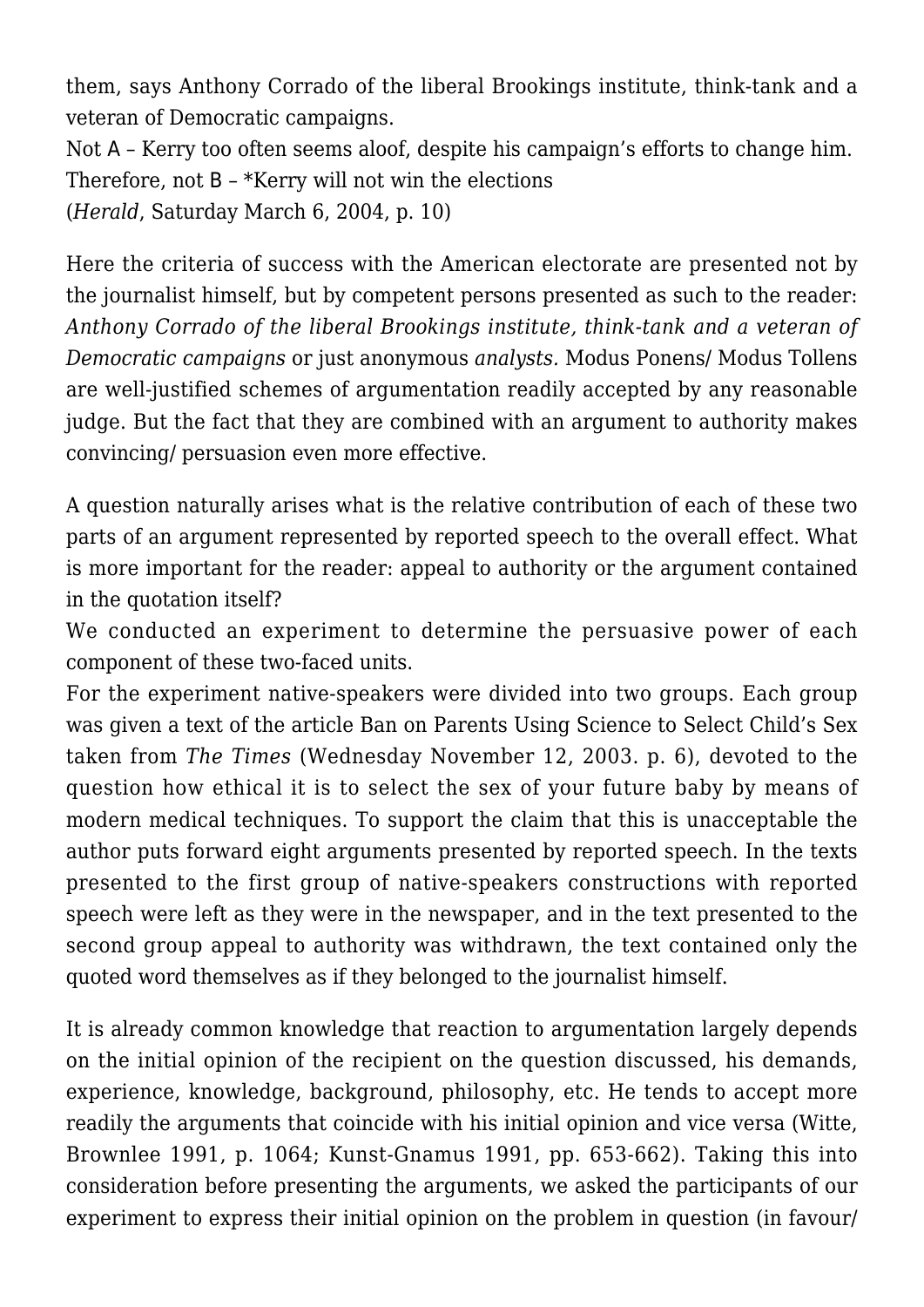more in favour/indifferent/more against/against). At the stage of results analysis we introduced coefficients that were supposed to minimize the effect of the reader's prejudice on his evaluation of arguments. If opinions of the reader and the journalist coincide, the latter tends to give higher evaluation to the arguments. That is why for these cases we used coefficients <1. In the reverse case arguments are not so readily accepted by the reader, and we used coefficients >1. The following coefficients were used: in favour – 3

```
more in favour - 2
indifferent – 1
more against - \frac{1}{2}against – 1/3
```
The results of the experiment are shown in Table 1.

| No of<br>argament | Convincing force of the argument for<br>the first group of participants<br>(argument to authority is present) | Convincing force of the argument for<br>the second group of participants (no<br>argument to authority) |
|-------------------|---------------------------------------------------------------------------------------------------------------|--------------------------------------------------------------------------------------------------------|
|                   |                                                                                                               |                                                                                                        |
|                   |                                                                                                               | 1.6                                                                                                    |
|                   |                                                                                                               | 1.3                                                                                                    |
|                   |                                                                                                               | 1.6                                                                                                    |
|                   |                                                                                                               |                                                                                                        |
| ő.                | 2.5                                                                                                           |                                                                                                        |
| 7.                | 2.5                                                                                                           | 1.6                                                                                                    |
| 8.                |                                                                                                               |                                                                                                        |

Table 1 – Average convincing force of arguments for the two groups of participants

Thus, our experiment showed that though the readers mainly become convinced by an argument contained in the quoted words, a reference to authority adds convincing power to these arguments (in average 1.25 times). But if the main argument doesn't sound convincing to the reader, an appeal to authority can't make it acceptable to him.

Another function of reported speech in the position of an argument is to permit the journalist to conceal his deliberate fallacies in argumentation from the reader. Impressed by the authority of the person whose words are quoted the reader takes the argumentation less critically.

Unfortunately, such cases are not rare in contemporary British press. For example, journalists proclaim one thesis and actually prove another – such a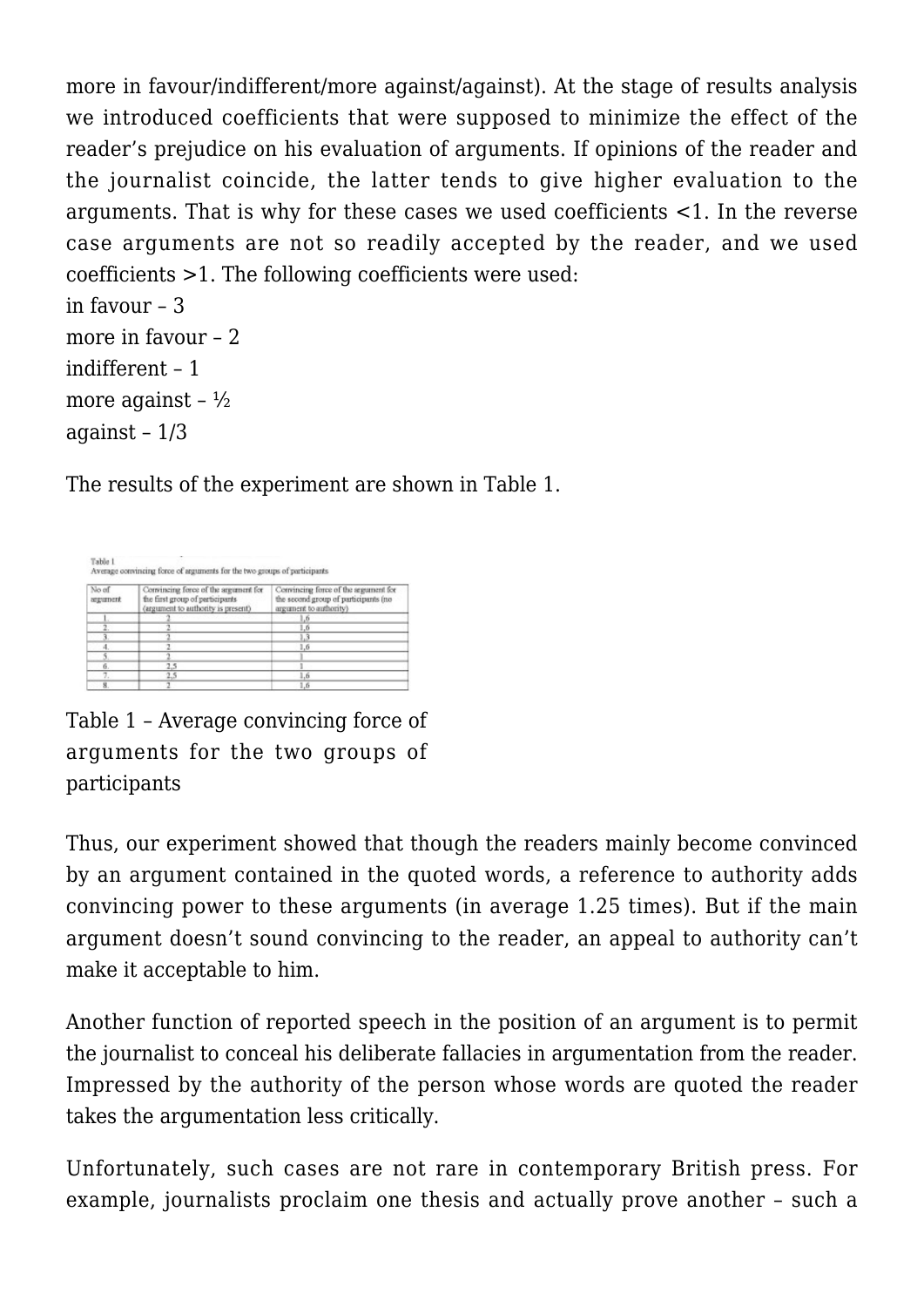fallacy in logics got the name *ignoratio elenchi*:

(8) Commercial cultivation of genetically modified maize is to be approved



The initially proclaimed discussion of pros and cons of commercial cultivation of genetically modified maize turns into the argument about reliability of the results of farm-scale evaluations of the effects of GM crops. The reader becomes involved in the emotionally coloured exchange of arguments between reputable organizations (*the environmental audit committee, The Department for Environment, The Royal Society, the national Academy of science*). Using reported speech in the position of the argument the journalist prevents the reader from noticing the fact that the thesis has been changed.

Besides, the reported speech in the position of an argument can be used for the purpose of refutation: the words of the opponent are quoted to reveal weak points in his argumentation and to put forward counter-arguments.

(9) In his spirited rejoinder, Michael Palmer makes the absurd statement that "as a general rule, those who are clever, innovative and hard-working become more wealthy than those who are not".

↑←

A massive amount of wealth is simply inherited, and so it has nothing at all to do with being "clever, innovative and hard-working".

**↑**

Take figures for the US: the richest 1% inherit about one-third of the inherited wealth, the next 9% inherit another third, whereas the remaining 90% inherit wealth averaging *\$* 40,000. (*Herald,* Saturday, March 6, 2004, p.12)

In this argumentation the author first quotes the words of his antagonist when